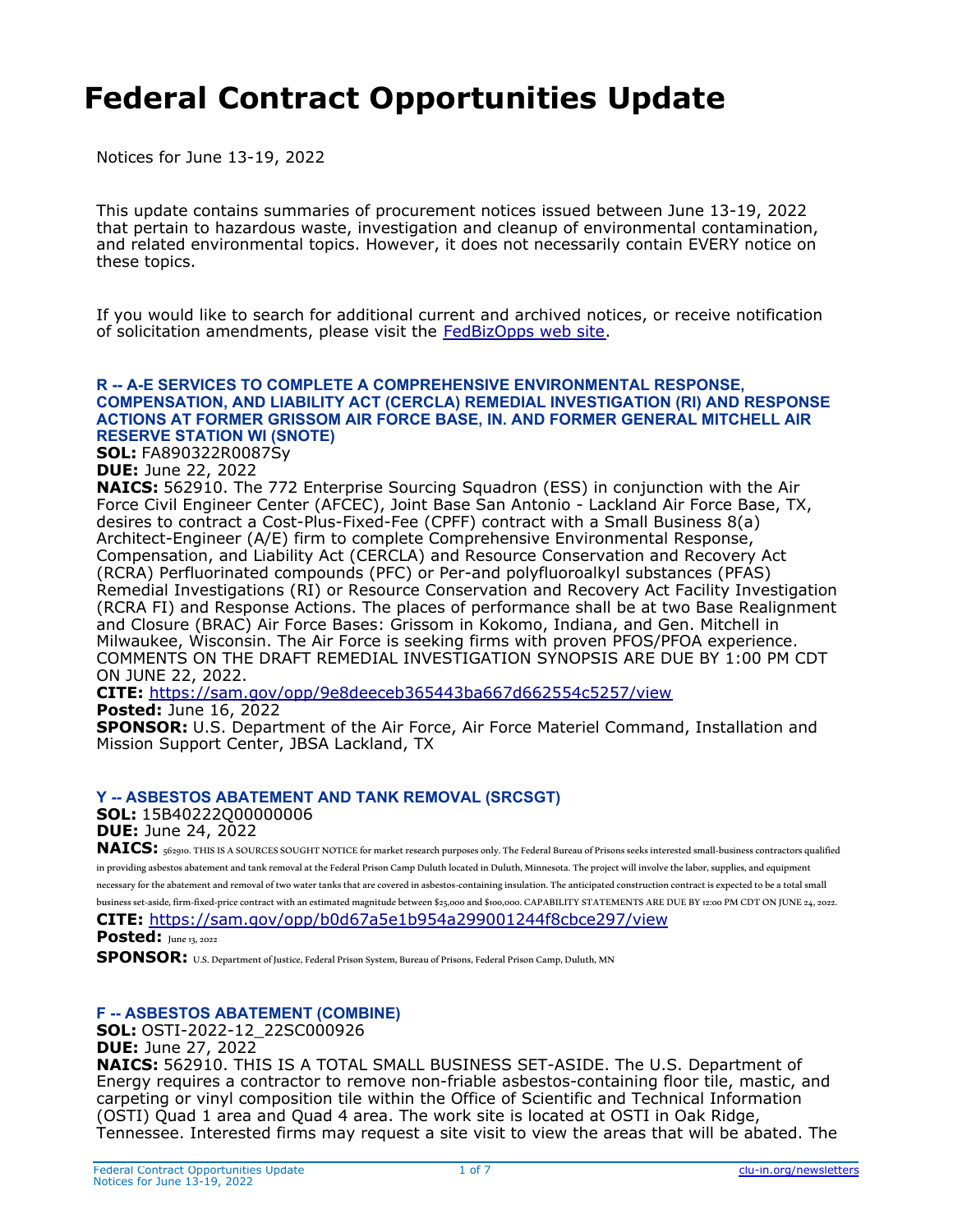period of performance will be July 1 through August 15, 2022. QUOTES ARE DUE BY 5:00 PM EDT ON JUNE 27, 2022. **CITE:** <https://sam.gov/opp/414ba83277a244b0af5166daa5d5c0ef/view> **Posted:** June 17, 2022 **SPONSOR:** U.S. Department of Energy, Oak Ridge, TN

## **F -- CHEMICAL AND HAZARDOUS WASTE DISPOSAL (SRCSGT)**

**SOL:** 68HERH22Q0074

**DUE:** June 28, 2022

**NAICS:** 562211. THIS IS A SOURCES SOUGHT NOTICE for market research purposes only. The U.S. Environmental Protection Agency (EPA), Cincinnati Acquisition Division, seeks to gather industry input about the Agency's requirements, contractor capabilities, and best practices regarding Chemical and Hazardous waste disposal. EPA facilities require periodic disposal of chemical and/or hazardous waste as defined by the Resource Conservation and Recovery Act (RCRA), the Toxic Substances Control Act (TSCA), and the Nuclear Regulatory Commission (NRC). These facilities from time to time may also require chemical support services such as "unknowns" analysis and chemical or lab moves. In addition to this, laboratories within the EPA may also require the services of chemical cleanup and disposal in the event of an inadvertent chemical waste or fuel spill. EPA is specifically seeking to identify companies that have the skills to support this effort and establish suggestions that industry may have to reduce costs, enhance efficiency, and improve quality for the performance of these requirements. The EPA also seeks to understand any concerns that industry may have about this requirement. Interested companies are instructed to submit a technical capability statement in response to this notice that demonstrates the technical capabilities of the company and how they align with the requirements stated in the Performance Work Statement. CAPABILITY STATEMENTS ARE DUE BY 5:00 PM EDT ON JUNE 28, 2022. **CITE:** <https://sam.gov/opp/f6406e2ad32149a9834cf6372ecbb248/view>

**Posted:** June 14, 2022

**SPONSOR:** U.S. Environmental Protection Agency, Cincinnati Acquisition Division, Cincinnati, OH

## **F -- ASBESTOS ABATEMENT (COMBINE)**

**SOL:** FA480022Q0022

**DUE:** June 29, 2022

**NAICS:** 562910. THIS IS A TOTAL SMALL BUSINESS SET-ASIDE. The U.S. Department of the Air Force, Air Combat Command, requires a contractor to abate and dispose of asbestos and lead-based paint (LBP) from the interior wall, ceiling, and floor surfaces of a facility interior on Joint Base Langley-Eustis in Hampton, Virginia. Asbestos work will include the abatement and disposal of 500 linear feet of asbestos-containing pipe insulation pipe from the basement; and removal and disposal of 10,063 square feet of asbestos plaster ceiling, 17,005 square feet of asbestos plaster wall, and 830 square feet of asbestos floor leveling filler. LBP work will include the removal and disposal of 5460 square feet of LBP from the basement walls and 2760 square feet of LBP from the basement ceiling. OFFERS ARE DUE BY 10:00 AM EDT ON JUNE 29, 2022.

**CITE:** <https://sam.gov/opp/b8f52f48e2b8415d9d94375e8ff3c2bf/view>

**Posted:** June 16, 2022

**SPONSOR:** U.S. Department of the Air Force, Air Combat Command, Langley AFB, VA

## **F -- FORESTWIDE ASBESTOS ABATEMENT (COMBINE)**

**SOL:** 1240LQ22Q0018 **DUE:** July 1, 2022

**NAICS:** 562910. THIS IS A TOTAL SMALL BUSINESS SET-ASIDE. The U.S. Forest Service requires mitigation of asbestos-containing material (ACM) identified in asbestos inspection reports prepared by Sunrise Environmental in preparation for demolition activities. Abatement activities will include the removal of all ACM - both friable and non-friable - from structures and other miscellaneous items. All asbestos mitigation workers (including subcontractors) shall be certified by the Colorado Air Pollution Control Division. The General Abatement Contractor shall provide proof of certifications of all workers to the COR for review and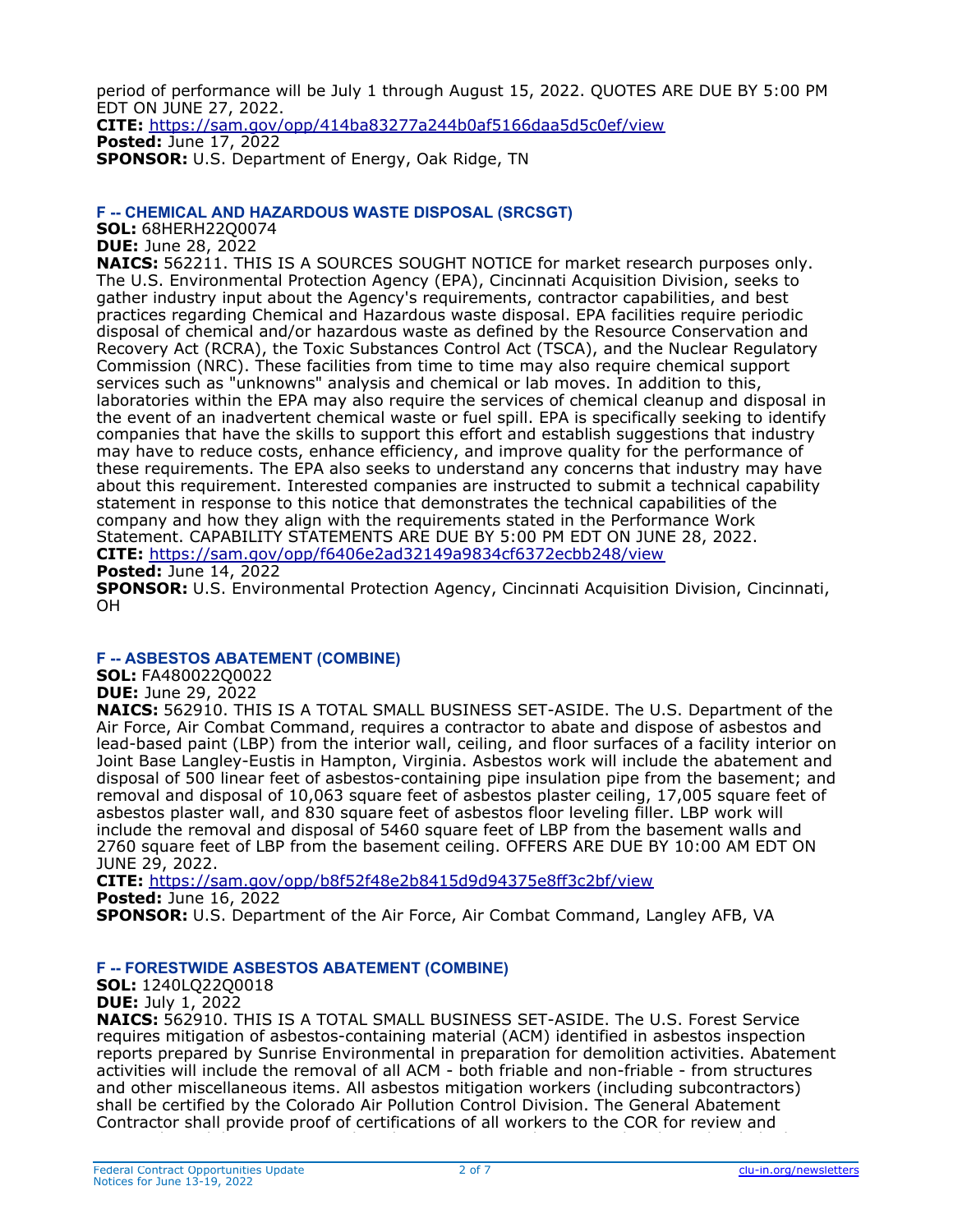approval. Work locations are in the White River National Forest, Colorado, and include the Dixie Lode Cabin in Pitkin County and Spot Cash Cabin, Last Dollar Mine, and Burke Martin Mine in Summit County. The Pitkin and Summit County landfills will not accept any ACM for disposal. All ACM must be removed from National Forest System lands for off-site disposal at a state-approved disposal facility. QUOTES ARE DUE BY 5:00 PM EDT ON JULY 1, 2022. **CITE:** <https://sam.gov/opp/700744662c76418582999c76a2662b2d/view>

**Posted:** June 17, 2022

**SPONSOR:** U.S. Department of Agriculture Forest Service, Pacific Southwest Region, Ogden, UT

#### **F -- YELLOWCREEK RANGE LEAD REMEDIATION (SOL)**

**SOL:** 140L3422Q0022 **DUE:** July 13, 2022

**NAICS:** 562910. THIS IS A TOTAL SMALL BUSINESS SET-ASIDE. The Bureau of Land Management requires remediation of lead from the seven-acre Yellow Creek Shooting Range, which is a public firing range located approximately four miles south of Lead, South Dakota, in Lawrence County. The range was developed in 1979 and has been utilized by the public for recreational shooting, police training, and South Dakota Game, Fish, and Parks youth events. The site is undergoing numerous construction projects to improve safety and functionality so the need to remove lead from 100-yard, 200-yard, and 300-yard berms. The objective of this contract is to screen the material from the face of the berms, directly in front of the firing line and in front of target stands, to remove heavy metal particulates to provide a safe and healthy environment for the public. Once the range material has been processed, the material must be stockpiled at a designated location within the shooting range to be used on the reconstructed berms. Lead removed from the soil will be containerized and transported to an approved recycling center by the contactor. The contractor will be required to remove the top two inches of surface material beginning at the firing line to the 100-yard berm. There are also approximately 200 cubic yards of berm material to be processed from the 100-yard, 200-yard, and 300-yard berms. Berm material should be excavated to a depth of approximately 12" to capture as much of the lead as possible. The Yellow Creek Range is a remote, unmanned, unsecured facility with no electricity. It is currently available to the public at all hours of the day. The period of performance is July 20 through September 30, 2022. QUOTES ARE DUE BY 5:00 PM MDT ON JULY 13, 2022.

**CITE:** <https://sam.gov/opp/46eea9327fa24598af1a9aa2aaf34e71/view>

**Posted:** June 16, 2022

**SPONSOR:** U.S. Department of the Interior, Bureau of Land Management, Miles City Field Office, Miles City, MT

## **R -- U.S. EPA HUMAN HEALTH MICROBIOLOGY AND TOXICOLOGY (SOL)**

**SOL:** 68HERC21R0089

**DUE:** July 14, 2022

**NAICS:** 541620. THIS IS A FULL AND OPEN COMPETITION. The U.S. EPA's Office of Water requires a contractor to provide technical and regulatory support services to the Health and Ecological Criteria Division (HECD) in OST. Services will include collecting and evaluating the state-of-the-science for specific microbial and toxicological pollutants; assisting HECD in all aspects of the assessment of human health risks from specific microbial and toxicological pollutants; and providing support for the development of human health water quality criteria, health advisories, screening level benchmarks, toxicity values, maximum contaminant level goals for pollutants in drinking water, implementation guidance support for ambient water quality criteria, and standards for use or disposal of biosolids and other media to support evaluation and control of pollutants. This support includes specific activities, such as conducting literature searches and performing systematic reviews; synthesizing evidence from peer-reviewed literature and guideline studies to support hazard identification and dose response modeling for specific pollutants and groups of pollutants; synthesizing evidence from peer reviewed literature, reports and databases to support exposure assessment, including occurrence and prevalence of pollutants and routes of exposure; providing technical support in computational modeling (e.g., dose response, exposure, fate and transport, infectivity, physiological based pharmacokinetic (PBPK) or pharmacokinetic (PK) modeling etc.) for risk prediction, assessment and prioritization; providing statistical analyses of exposure, toxicity and human health data to derive reference values; assessing the potential impact of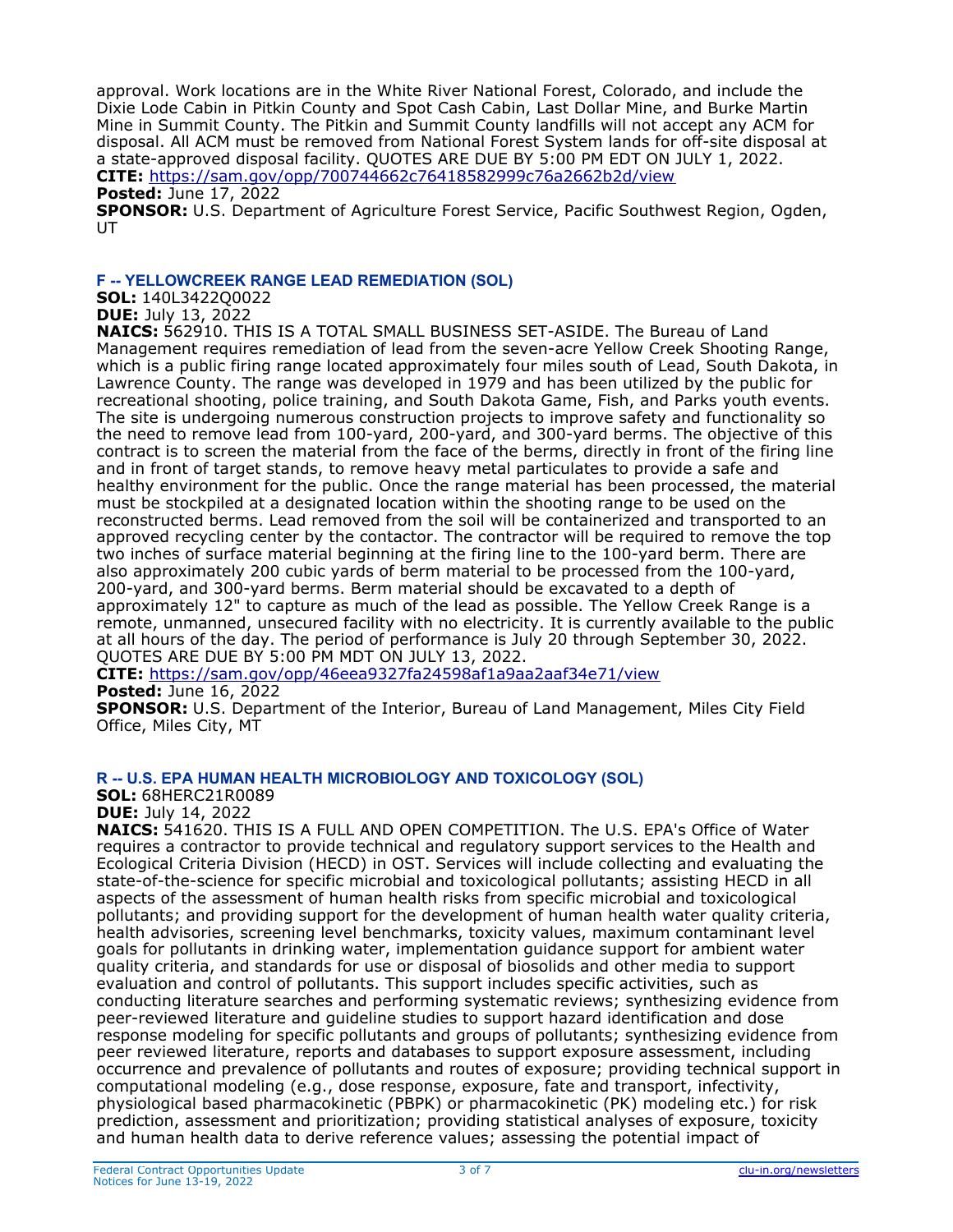pollutants on sensitive populations/life-stages or disadvantaged communities; preparing human health risk assessment documents, technical guidance documents, and technical support documents for regulatory activities; preparing white papers on scientific issues; responding to Agency and external reviewers' comments; assisting and conducting webinars/ workshops; and developing communication materials and Federal Register notices in supporting OST/HECD's mission in evaluating pollutants to protect public health. The award will be an Indefinite Delivery, Indefinite Quantity (IDIQ) contract utilizing Cost-Plus-Fixed-Fee (CPFF) and Firm-Fixed-Price (FFP) task orders. The period of performance is expected to be five years with a ceiling of approximately \$31M. OFFERS ARE DUE BY 4:30 PM EDT ON JULY 14, 2022.

**CITE:** <https://sam.gov/opp/8c84062aad794c4f9ecd114a426f31ae/view>

**Posted:** June 16, 2022

**SPONSOR:** U.S. Environmental Protection Agency, Cincinnati Acquisition Division, Cincinnati, OH

## **F -- ENVIRONMENTAL SERVICES (SOL)**

**SOL:** 1305M421RNAAJ0003

**DUE:** July 15, 2022

**NAICS:** 541620. THIS IS AN 8(A) SET-ASIDE. The National Oceanic and Atmospheric Administration (NOAA) requires a contractor to support projects sponsored by its Safety and Environmental Compliance (SECO)/Environmental Compliance Division (ECD) and other existing and future NOAA customers throughout the United States, including Alaska and Hawaii, and the U.S. territories. Categories of projects include compliance activities in support of NOAA real property excess and disposal and remedial actions to address the release of regulated and non-regulated toxic substances. A majority of task orders issued under this contract will support projects at remote locations in Alaska. Task orders issued under this ES contract will be applicable to various NOAA operations and sites whether owned, leased, or occupied under another agreement, and whether on NOAA-owned, private, or other government-owned (federal, state, local) lands. Task orders that will be issued under this ES contract will be to provide services in compliance with Federal, state, and local environmental regulations, laws, and executive orders such as: the Resource Conservation and Recovery Act (RCRA), the Comprehensive Environmental Response, Compensation and Liability Act (CERCLA), the Toxic Substances Control Act (TSCA), the National Oil and Hazardous Substances Pollution Contingency Plan (NCP), the Clean Water Act (CWA), the Clean Air Act (CAA), the National Environmental Policy Act (NEPA), and the National Historic Preservation Act (NHPA). The contractor must be able to perform multiple task orders in multiple locations simultaneously and be staffed to provide task order proposals and concurrently perform task orders, as necessary. The award will be an Indefinite-Delivery, Indefinite-Quantity (IDIQ) contract with a ceiling of \$8,500,000. OFFERS ARE DUE BY 3:00 PM EDT ON JULY 15, 2022. **CITE:** <https://sam.gov/opp/6d9c1cc0ae894bb4afda40a8e9299094/view>

**Posted:** June 15, 2022

**SPONSOR:** National Oceanic and Atmospheric Administration, Strategic Sourcing Division, Silver Spring, MD

## **Z -- LOGAN WAREHOUSE ASBESTOS ABATEMENT AND REPAIRS (SOL)**

**SOL:** 1240LT22Q0115

**DUE:** July 19, 2022

**NAICS:** 562910. THIS IS A TOTAL SMALL BUSINESS SET-ASIDE. The U.S. Forest Service requires abatement of asbestos-containing materials (ACM) and repair of warehouse finishes after abatement. The Warehouse is owned by the Uinta Wasatch, Cache National Forest. Construction work includes the following: remove cork ceiling tiles/ insulation and abate-asbestos containing mastic; abate asbestos-containing flooring, mastic, and base; abate existing loose-fill vermiculite insulation above storage and toilet rooms; clean and stain the existing wood ceiling decking in bays shown on the plans; install new vinyl sheet flooring and base as shown in the plans; and clean and repaint interior walls of two bathrooms and two storage/work areas as shown on the plans. The work will be conducted at the Forest Service Work Compound in Logan, Utah, at an existing Forest Service-owned warehouse on the Logan Ranger District in Cache County, Utah. The estimated start-work date is August 2022 with a 90-day period of performance. The estimated dollar value of the project is betwe[en \\$25,000 and \\$100,000. QUOTES ARE DUE BY 1:00 PM MDT ON](https://sam.gov/opp/0992cc982756445b94f4c60fd2183ca7/view) JULY 19, 2022.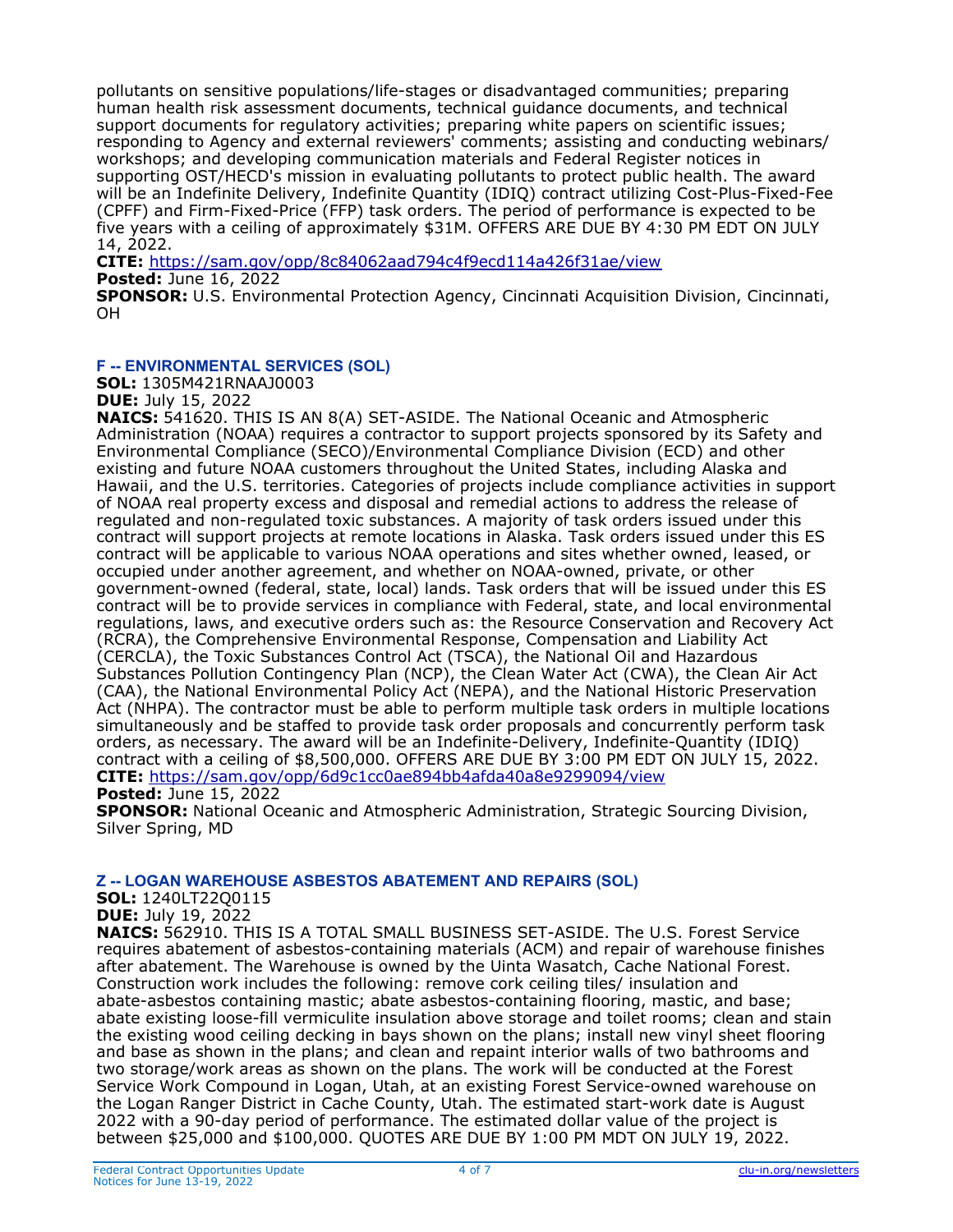**CITE:** <https://sam.gov/opp/0992cc982756445b94f4c60fd2183ca7/view>

**Posted:** June 16, 2022

**SPONSOR:** U.S. Department of Agriculture Forest Service, Intermountain Region, Idaho Falls, ID

## **S -- PUGET SOUND NAVAL SHIPYARD HAZARDOUS WASTE REMOVAL, TRANSPORTATION, AND DISPOSAL (COMBINE)**

**SOL:** SP450022R0015

# **DUE:** July 19, 2022

**NAICS:** 562211. THIS IS A FULL AND OPEN COMPETITION. The Defense Logistics Agency (DLA) Disposition Service requires the removal, transportation, and disposal of government‐generated RCRA hazardous wastes, non‐RCRA wastes, State‐Regulated wastes, Non‐State Regulated wastes, Universal Wastes, Compressed Gases, and Polychlorinated Biphenyls (PCBs) and Per‐ and Polyfluoroalkyl Substances (PFAS) located on or around military installations or within a 75‐mile radius of Puget Sound Naval Shipyard or Naval Base Kitsap in Bremerton, Washington. The contract will be a firm-fixed-price Indefinite Delivery/Indefinite Quantity (IDIQ) contract consisting of one 30‐month Base Period, followed by one 30‐month Option Period. OFFERS ARE DUE BY 3:00 PM EDT ON JULY 19, 2022.

**CITE:** <https://sam.gov/opp/217f888e846c46c4aa22217d87d0853f/view>

**Posted:** June 17, 2022

**SPONSOR:** Defense Logistics Agency (DLA) Disposition Service ‐ EBS, Battle Creek, MI

# **F -- R7 ORONOGO-DUENWEG MINING BELT - OPERABLE UNIT 1 REMEDIAL ACTION, SOUTHWEST MISSOURI (PRESOL)**

## **SOL:** 68HE0722R0036

NAICS: **562910. WHEN THE SOLICITATION IS RELEASED ON OR ABOUT JULY 15, 2022, IT WILL BE COMPETED AS TOTAL SMALL BUSINESS SET-ASIDE. The U.S.** Environmental Protection Agency, Region 7, plans to issue a Request for Proposal (RFP) for non-residential remediation work to be performed within the Oronogo‐Duenweg Mining Belt (ODMB) site in Jasper County, Missouri. A base with option years is contemplated. Work will consist of the remediation of approximately 2.5 million cubic yards of materials from nine mine-waste areas across the site. Approximately 900 thousand cubic yards may be included in the base period. This opportunity may also include the remediation of distal areas (property ranging in size from 1 to 10 acres) and repair to properties previously remediated (e.g., regrading, erosion control repairs, mine shaft plugs, backfill, re‐establishment of vegetation). Remediation efforts include, but are not limited to, obtaining signed access to properties, excavation of mine waste, transport and disposal of mine waste in one of the designated mine waste repositories within ODMB, filling and plugging of mine shafts, backfilling and grading each remediated area to the extent necessary for the area to drain, installation and maintenance of erosion controls, and revegetating the remediated areas with the designated seed types to minimize erosion in accordance with design plans to be provided by EPA. EPA anticipates an Indefinite-Delivery/Indefinite Quantity with fixed-unit prices contract consisting of a base period and four 12-month option periods.

**CITE:** <https://sam.gov/opp/597de5eea6404325aa156a7962c0b52f/view>

**Posted:** June 15, 2022

SPONSOR: U.S. Environmental Protection Agency, Region 7 Contracting Office, Lenexa, KS

#### **F -- R7 CHEROKEE COUNTY OU3-BAXTER SPRINGS AND OU8 EPA-LEAD RAIL LINES (PRESOL) SOL:** 68HE0722R0037

**NAICS:** 562910. WHEN THE SOLICITATION IS RELEASED ON OR ABOUT JULY 8, 2022, IT WILL BE COMPETED AS SERVICE-DISABLED SMALL-BUSINESS SET-ASIDE. The U.S. Environmental Protection Agency, Region 7, is seeking the services of an experienced firm to provide excavation, consolidation, and disposal of mine waste and associated soil and sediments contaminated with heavy metals within Baxter Springs Operable Unit (OU) 3 and the Railroads OU8 of the Cherokee County Superfund Site, a former mining area in southeast Kansas that is part of a larger regional mining area known as the Tri-State Mining District. EPA anticipates an Indefinite Delivery/Indefinite Quantity contract with fixed-unit prices contract consisting of a one-year base period and two one-year option periods. **CITE:** <https://sam.gov/opp/5fd465ca547f4e80adc88440c7880705/view> **Posted:** June 17, 2022

**SPONSOR:** U.S. Environmental Protection Agency, Region 7 Contracting Office, Lenexa, KS

#### **F -- R7 VALLEY PARK TCE OPERABLE UNIT 02 REMEDIAL ACTION - IN-SITU THERMAL REMEDIATION (PRESOL) SOL:** 68HE0722R0038

**NAICS:** 562910. WHEN THE SOLICITATION IS RELEASED ON OR ABOUT JULY 15, 2022, IT WILL BE COMPETED AS AN HISTORICALLY UNDERUTILIZED BUSINESS (HUBZONE) SET‐ASIDE. The U.S. Environmental Protection Agency Region 7 Acquisition and Management Branch (AMBR) is seeking the services of an experienced firm to provide in‐situ thermal remedial action to be performed within Valley Park, St. Louis County, Missouri. Tasks will consist of site remediation of subsurface soil contamination using in‐situ thermal remediation (ISTR) technology. The primary activities associated with the remedial action involve the treatment of soil contaminated with volatile organic compounds (VOCs).